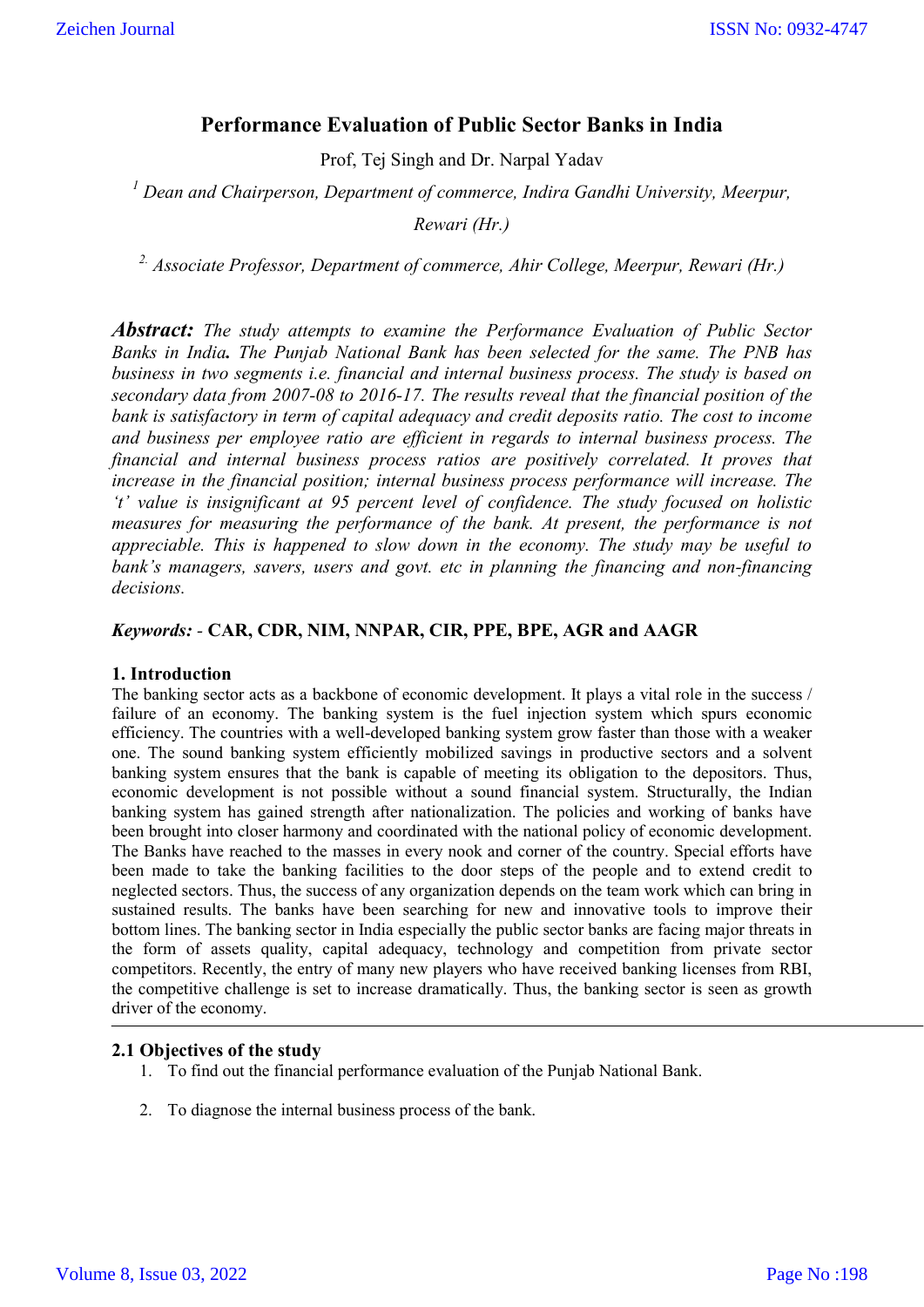3. To examine the relationship in terms of financial and internal business process perspectives of

bank.

# **2.2 Scope of the Study**

Keeping in view of the objectives of study, it has been decided to choose the Punjab National Bank on purposive sampling basis. The period of the study is ten years from 2007-08 to 2016-17. The study attempts to examine performance evaluation of the bank in two segments i.e. financial and internal business process.

# **2.3 Methodology**

The study is based on secondary data. The data have been taken from published annual reports and statistical table of the bank (PNB) during 2007-08 to 2016-17. The collected data have been analyzed through the use of various accounting and statistical techniques such as ratios, percentage, mean, coefficient of variation, annual growth rate (AGR), average annual growth rate (AAGR), correlation (r) and't' test.

# **3.1 Analysis of financial and internal business process of the Punjab National Bank**

In order to judge the financial and internal business process performance evaluation of bank (PNB), the following ratios have been used.

|                              | Sr. No. | <b>Measures</b>              | Formula                            |
|------------------------------|---------|------------------------------|------------------------------------|
| <b>Financial Performance</b> | Ι.      | Capital Adequacy Ratio       | $[Tier I+Tier II+Tier III(capital$ |
|                              |         | (CAR)                        | funds)/Risk weighted Assts]*100    |
|                              | 2.      | Credit Deposits Ratio        | [Total Advances/Total              |
|                              |         | (CDR)                        | Deposits $]$ <sup>*</sup> 100      |
|                              | 3.      | Net Interest Margin          | [Net Interest income/ Average      |
|                              |         | Ratio(NIM)                   | Earning Assets]*100                |
|                              | 4.      | Net Non-Performing           | [Net Non-Performing]               |
|                              |         | Assets Ratio (NNPAR)         | Assets/Loan Given]*100             |
|                              |         |                              |                                    |
| <b>Internal Business</b>     | 5.      | Cost to income Ratio         | [operating Expenses/NII + Non      |
| process Performance          |         | (CIR)                        | Interest Income]*100               |
|                              | 6.      | Profit Per Employee          | [Net Profit/No. of Employees]      |
|                              |         | Ratio (PPE)                  |                                    |
|                              | 7.      | <b>Business Per Employee</b> | [Total Business / No. of           |
|                              |         | (BPE)                        | Employees]                         |

# **3.2 Analysis and Discussion**

The data analyzed have been presented in different tables (eight in number), reflecting upon the various objectives of the study.

**3.2.1 Objective 1:** Performance evaluation analysis in respect to financial segment of bank has been shown in table number (1 to 4)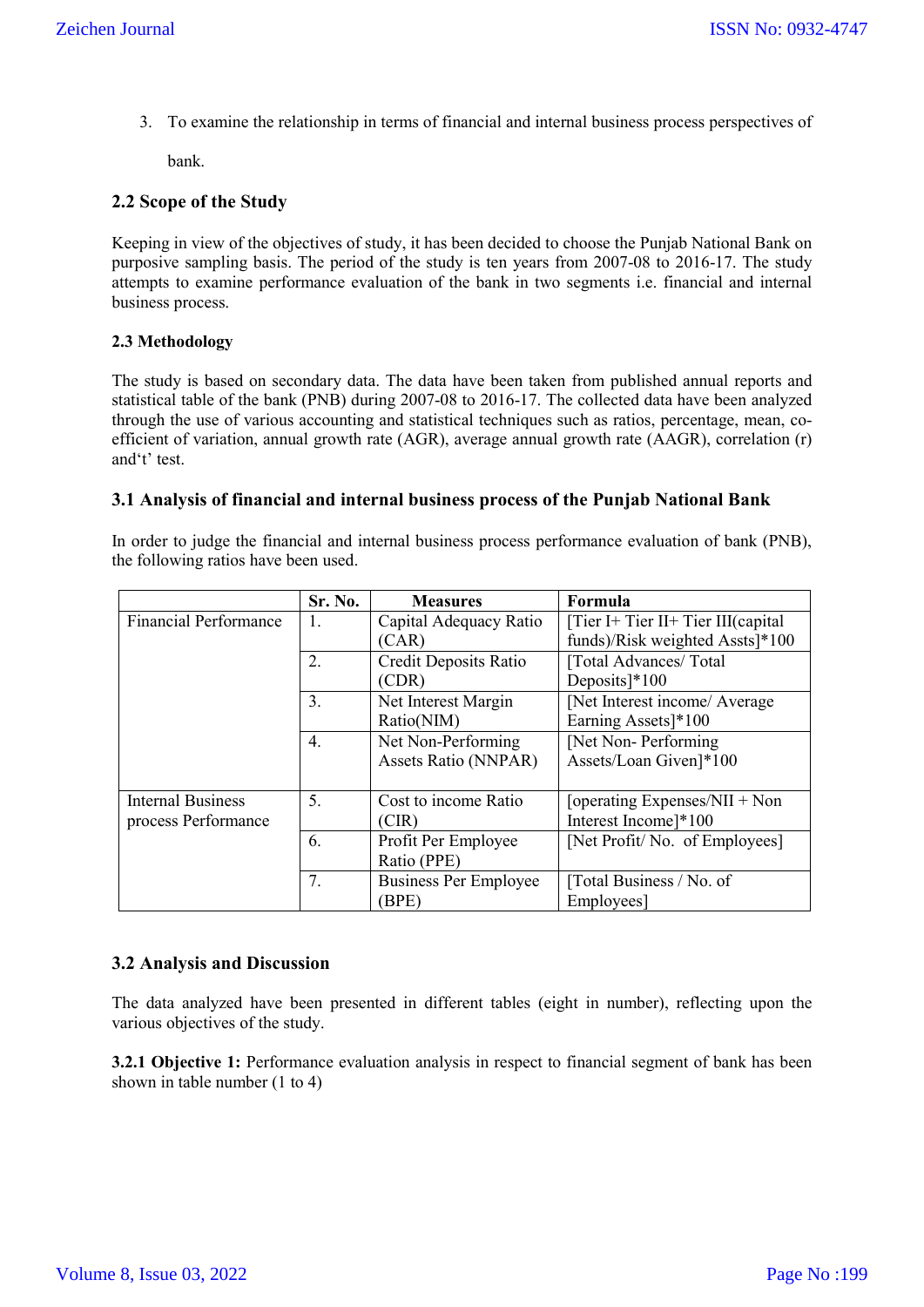| Year    | $CAR$ $\left(\frac{9}{6}\right)$ | A.G.R    |
|---------|----------------------------------|----------|
| 2007-08 | 12.96                            |          |
| 2008-09 | 14.03                            | 8.26     |
| 2009-10 | 14.16                            | 0.93     |
| 2010-11 | 12.42                            | $-12.29$ |
| 2011-12 | 12.63                            | 1.69     |
| 2012-13 | 12.72                            | 0.71     |
| 2013-14 | 11.52                            | $-9.43$  |
| 2014-15 | 12.21                            | 5.99     |
| 2015-16 | 12.28                            | 0.57     |
| 2016-17 | 11.66                            | $-5.05$  |
| Mean    | 12.66                            |          |
| C.V.    | .07                              |          |
| AAGR    | $-0.96$                          |          |

# **Table1: Analysis of Capital Adequacy Ratio (CAR)**

Source: Compiled Annual Reports of Punjab National Bank from 2007-08 to 2016-17.

Table No. 1 shows the capital adequacy ratio of PNB for a period of ten years. Capital adequacy ratio reflects the overall financial status of the bank. The ideal capital adequacy ratio as prescribed in BASEL III norms is 10.5 percent. The mean value of CAR is recorded to be 12.66 percent. It proves that CAR is more than BASEL norms. It is positive signal for the bank. The c.v. value .07 shows that there is slightly variation in the growth of CAR. It can be inferred that capital adequacy ratio is quite satisfactory. The bank should maintain this position and further try to enhance its capital adequacy ratio to the prescribed level. It indicates the bank's ability to defend itself from risk against losses, both are expected and unforeseen.

| Year    | $CDR$ $%$ | A.G.R   |
|---------|-----------|---------|
| 2007-08 | 71.79     |         |
| 2008-09 | 73.75     | 2.73    |
| 2009-10 | 74.84     | 1.48    |
| 2010-11 | 77.38     | 3.39    |
| 2011-12 | 77.39     | 0.01    |
| 2012-13 | 78.86     | 1.89    |
| 2013-14 | 77.38     | $-1.88$ |
| 2014-15 | 75.90     | $-1.91$ |
| 2015-16 | 74.55     | $-1.78$ |
| 2016-17 | 67.47     | $-9.50$ |
| Mean    | 74.93     |         |
| C.V.    | 0.15      |         |
| AAGR    | $-0.62$   |         |

## **Table 2: Analysis of Credit Deposits Ratio (CDR)**

Source: Compiled Annual Reports of Punjab National Bank from 2007-08 to 2016-17

Table No. 2 represents the total advances to total deposits ratio of the bank for a period of ten years. This ratio determines the productivity of the assets of the bank. It witnesses how far the assets of a bank have been utilized to provide advances to its customers. The mean value is recorded to be 74.93 percent with C.V. value .15. The C.V. value .15 proves that low variation in the growth of credit deposits ratio. This ratio witnesses a rising trend from 2007-08 to 2012-13, than after declining trend till 2016-17. The average annual growth rate is slightly negative (i.e. -0.62). It can be said that higher ratio indicates an effective utilization of the assets and lower ratio reflects a low productivity of the assets of bank. Hence, assets of the bank (advances) were utilized properly and bank should try to invest in fruitful securities that generate more returns.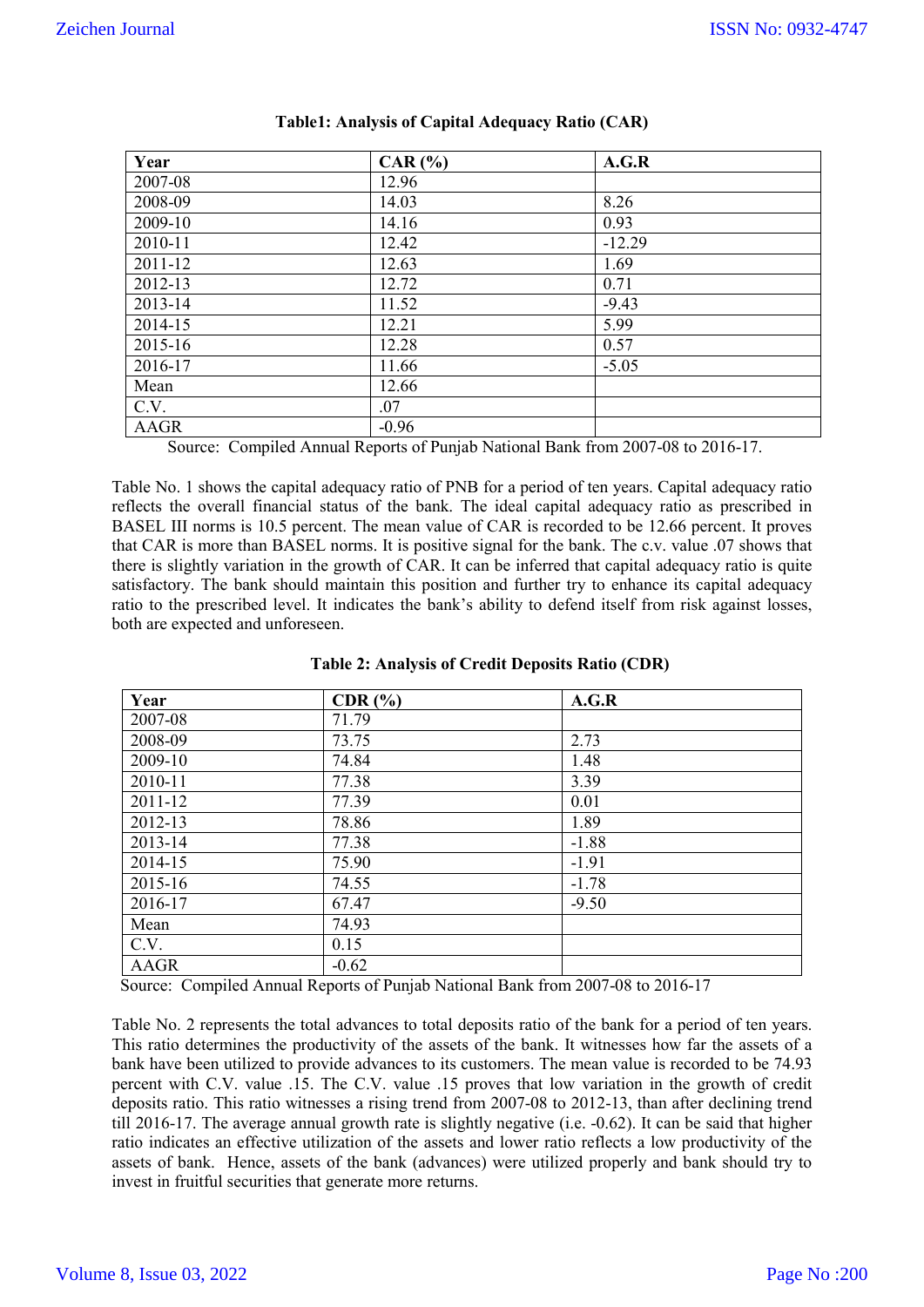| Year                                | NIM(%)       | A.G.R    |
|-------------------------------------|--------------|----------|
| 2007-08                             | 3.58         |          |
| 2008-09                             | 3.52         | $-1.68$  |
| 2009-10                             | 3.57         | 1.42     |
| 2010-11                             | 3.96         | 10.92    |
| 2011-12                             | 3.84         | $-3.03$  |
| 2012-13                             | 3.52         | $-8.33$  |
| 2013-14                             | 3.44         | $-2.27$  |
| 2014-15                             | 3.15         | $-8.43$  |
| 2015-16                             | 2.60         | $-17.46$ |
| 2016-17                             | 2.38         | $-8.46$  |
| Mean                                | 3.35         |          |
| C.V.                                | .08          |          |
| <b>AAGR</b><br>$\sim$ $\sim$ $\sim$ | $-4.15$<br>. |          |

Source: Compiled Annual Reports of Punjab National Bank from 2007-08 to 2016-17

Table No.3 highlights the net interest margin ratio of the bank over the ten years period of the study. The ratio measures of the difference between the interest income generated by bank and the amount of interest payout their lenders. The mean value of net interest margin ratio is noticed to be 3.35 percent with c.v. value .08. The c.v. value .08 is nominal. It proves that slightly variation in the growth of NIM. The average annual growth rate shows the negative figure. It can be concluded that net interest generated out of inertest earning assets of the bank is comparatively low to the bank rate. Thus, bank should be maintained at least the bank rate and try to enhance its position to this level.

### **Table 4: Analysis of Net Non-Performing Assets Ratio (NNPAR)**

| Year        | NNPAR $(%)$ | A.G.R    |
|-------------|-------------|----------|
| 2007-08     | .64         |          |
| 2008-09     | .17         | $-73.44$ |
| 2009-10     | .53         | 211.76   |
| 2010-11     | .85         | 60.38    |
| 2011-12     | 1.52        | 78.82    |
| 2012-13     | 2.35        | 54.60    |
| 2013-14     | 2.85        | 21.28    |
| 2014-15     | 4.06        | 42.46    |
| 2015-16     | 8.61        | 112.06   |
| 2016-17     | 7.81        | $-9.29$  |
| Mean        | 2.94        |          |
| C.V.        | .98         |          |
| <b>AAGR</b> | 55.40       |          |

Source: Compiled Annual Reports of Punjab National Bank from 2007-08 to 2016-17

Table No.4 depicts the net non-performing assets ratio of the bank over the ten years period of the study. The NPA level reflects the quality of the loan portfolio. The mean value is happened to be 2.94 percent with c.v. value .98. The c.v. value .98 proves sharp fluctuation in the growth of NNPAR. The average annual growth rate showed a positive figure. It shows the probability of large number of defaults which affects the profitability and liquidity of the bank. The bank should manage their NNPAs more efficiently and effectively. Therefore, a careful step is needed while distributing loans. The problem of  $NPA_s$  needs lots of serious efforts otherwise  $NPA_s$  will keep killing the profitability of bank. It is not good for growing Indian economy.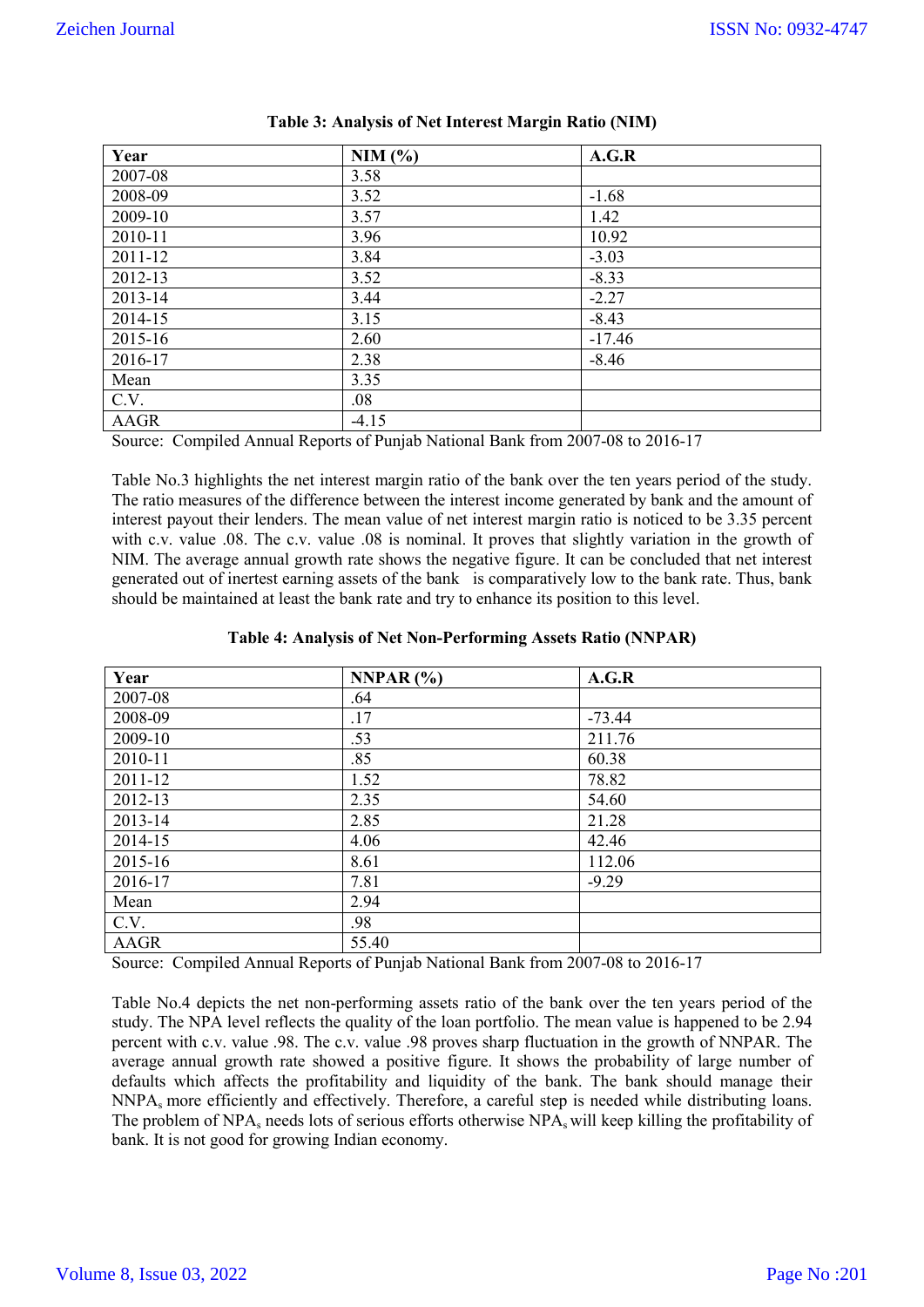| Table 5: Analysis of Cost to Income Ratio (CIR) |         |            |  |  |  |  |
|-------------------------------------------------|---------|------------|--|--|--|--|
| Year                                            | CIR(%)  | <b>AGR</b> |  |  |  |  |
| 2007-08                                         | 46.81   |            |  |  |  |  |
| 2008-09                                         | 42.50   | $-9.21$    |  |  |  |  |
| 2009-10                                         | 39.39   | $-7.32$    |  |  |  |  |
| 2010-11                                         | 41.27   | 4.77       |  |  |  |  |
| 2011-12                                         | 39.75   | $-3.68$    |  |  |  |  |
| 2012-13                                         | 42.81   | 7.70       |  |  |  |  |
| 2013-14                                         | 45.06   | 5.26       |  |  |  |  |
| 2014-15                                         | 46.74   | 3.73       |  |  |  |  |
| 2015-16                                         | 46.79   | 0.11       |  |  |  |  |
| 2016-17                                         | 41.57   | $-11.16$   |  |  |  |  |
| Mean                                            | 43.27   |            |  |  |  |  |
| C.V.                                            | .06     |            |  |  |  |  |
| AAGR                                            | $-1.09$ |            |  |  |  |  |

**3.2.2 Objective 2:** Performance evaluation analysis in respect to internal business process of the bank has been shown in table number 5 to 7.

Source: Compiled Annual Reports of Punjab National Bank from 2007-08 to 2016-17

Table No. 5 portrays the cost to income ratio of PNB over the period of ten years study commencing from 2007-08 to 2016-17. The cost to income ratio measures how costs are changing compared to income. The lower ratio reflects the better position. The mean value is observed to be 43.27 percent with C.V. value .06. It means the ratio had an arithmetic mean of 43.27 percent of income. The average annual growth rate shows the negative figure. It is found that cost incurred to generate income by the bank was comparatively low. It proves that bank is able to turn resources into revenue at low cost. Thus, this position should be improved by the bank in future years also.

|  | Table 6: Analysis of Profit Per Employee (PPE) |  |
|--|------------------------------------------------|--|
|  |                                                |  |

| Year    | <b>PPE</b> | <b>AGR</b> |
|---------|------------|------------|
| 2007-08 | .0365      |            |
| 2008-09 | .0531      | 45.48      |
| 2009-10 | .0686      | 29.19      |
| 2010-11 | .0777      | 13.27      |
| 2011-12 | .0786      | 1.16       |
| 2012-13 | .0750      | $-4.58$    |
| 2013-14 | .0510      | $-32.00$   |
| 2014-15 | .0448      | $-12.16$   |
| 2015-16 | $-.0561$   | $-225.22$  |
| 2016-17 | .0179      | $-131.91$  |
| Mean    | .0447      |            |
| C.V.    | .81        |            |
| AAGR    | $-35.20$   |            |

Source: Compiled Annual Reports of Punjab National Bank from 2007-08 to 2016-17

Table No. 6 reveals the ratio of net profit to number of employees over ten years period of the study. It tends to rise in the initial years but its position from 2012-13 has been declining and to reach a negative level in the year 2015-16. The mean value is noticed to be .0447 with c.v. value .81. It proves the high variation in profit per employee. The average annual growth rate showed a negative figure. It can be said that bank experienced low profit per employee. Therefore, bank should increase the proportion of skilled employees with set business target to increase profit per employee.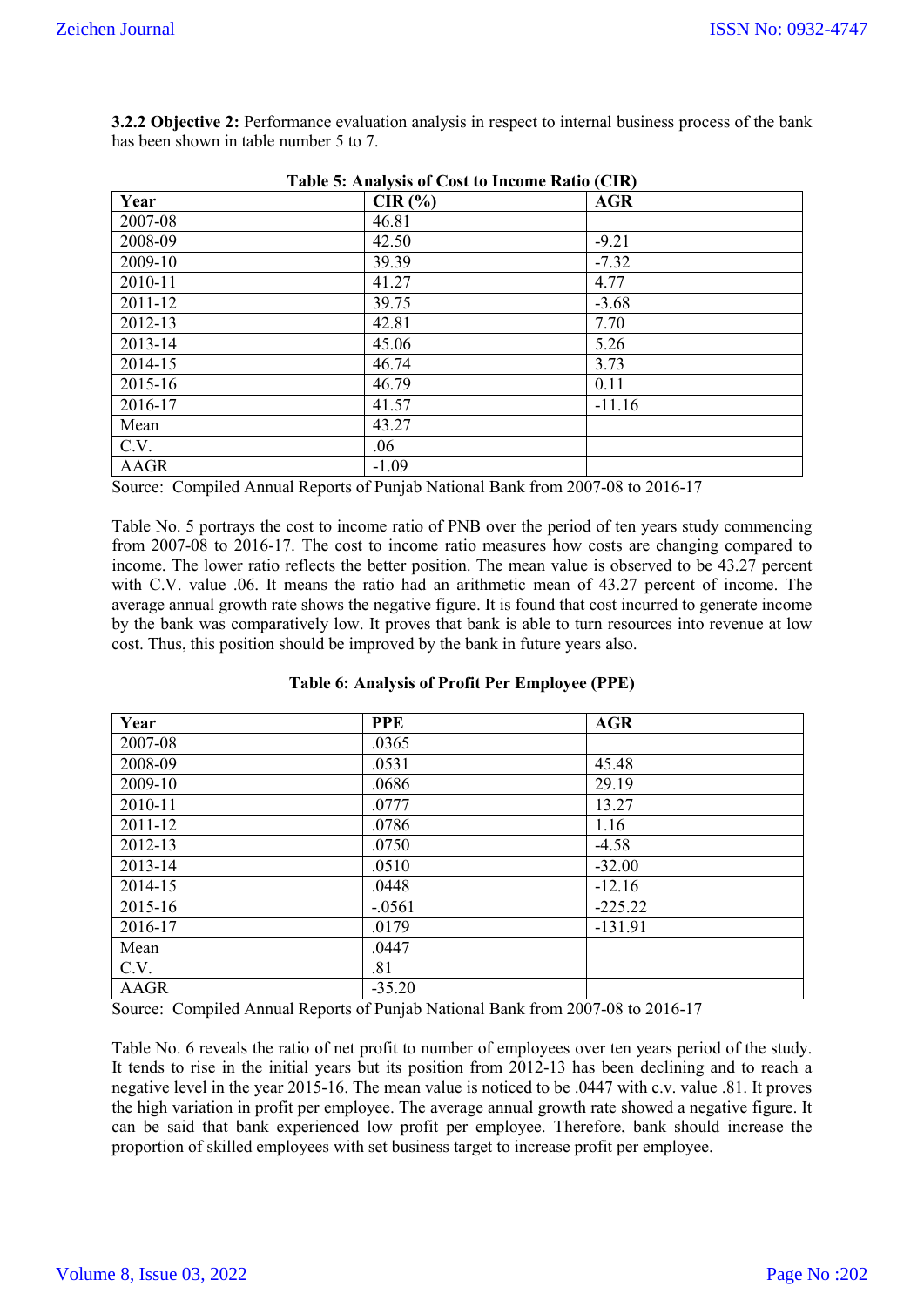| Year    | <b>BPE</b> | <b>AGR</b> |
|---------|------------|------------|
| 2007-08 | 5.104      |            |
| 2008-09 | 6.262      | 22.69      |
| 2009-10 | 7.658      | 22.29      |
| 2010-11 | 9.734      | 27.11      |
| 2011-12 | 10.838     | 11.34      |
| 2012-13 | 11.065     | 2.09       |
| 2013-14 | 12.216     | 10.40      |
| 2014-15 | 12.914     | 5.71       |
| 2015-16 | 13.635     | 5.58       |
| 2016-17 | 14.086     | 3.31       |
| Mean    | 10.351     |            |
| C.V.    | .28        |            |
| AAGR    | 12.28      |            |

| <b>Table 7: Analysis of Business per Employee (BPE)</b> |  |  |
|---------------------------------------------------------|--|--|
|---------------------------------------------------------|--|--|

Source: Compiled Annual Reports of Punjab National Bank from 2007-08 to 2016-17

Table No. 7 exhibits the ratio of total business to number of employees over the period of the study. This is the major ratio which focuses the management efficiency of a bank. This ratio showed an increasing trend over the period of the study. It proves that revenue generated by each employee of the bank. The mean value is recorded to be 10.35 with C.V. value .28. The average annual growth rate shows the positive figure. It can be concluded that rising trend of BPE and positive figure of annual growth rate reflect the positive signal for bank. Thus, the bank should be maintained this position in future years also.

**3.2.3 Objective 3:** Relationship analysis between the ratio of financial and internal business process performance evaluation has been shown in Table No 8.

| Year                 | <b>CAR</b>     | <b>CDR</b>     | <b>NIM</b>     | <b>NNPAR</b>   | <b>Total</b> | <b>Ultimate</b> | <b>CIR</b>     | <b>PPE</b>     | <b>BPE</b>     | <b>Total</b> | <b>Ultimate</b> |
|----------------------|----------------|----------------|----------------|----------------|--------------|-----------------|----------------|----------------|----------------|--------------|-----------------|
|                      | Ran            | Rank           | Ran            | Rank           |              | $Rank(R_1)$     | Ran            | Ran            | Ran            |              | Rank $(R_2)$    |
|                      | k              |                | $\bf k$        |                |              |                 | $\bf k$        | $\bf k$        | k              |              |                 |
| 2007-08              | 8              | $\overline{2}$ | 8              | 3              | 21.0         | 6               | 10             | 3              |                | 14           | 3.0             |
| 2008-09              | 9              | $\overline{3}$ | 5.5            |                | 18.5         | $\overline{2}$  | 5              | 6              | $\overline{2}$ | 13           | 2.0             |
| 2009-10              | 10             | 5              | 7              | $\overline{2}$ | 24.0         | $\overline{7}$  | 1              | 8              | 3              | 12           | 1.0             |
| 2010-11              | 5              | 7.5            | 10             | $\overline{4}$ | 26.5         | 8               | 3              | 9              | 4              | 16           | 4.5             |
| 2011-12              | 6              | 9              | 9              | 5              | 29.0         | 10              | $\overline{2}$ | 10             | 5              | 17           | 6.0             |
| 2012-13              | $\overline{7}$ | 10             | 5.5            | 6              | 28.5         | 9               | 6              | $\mathcal{I}$  | 6              | 21           | 10.0            |
| 2013-14              |                | 7.5            | 4              | $\mathcal{I}$  | 19.5         | $\overline{3}$  | $\overline{7}$ | 5              | 7              | 19           | 7.5             |
| 2014-15              | $\overline{3}$ | 6              | 3              | 8              | 20.0         | 4.5             | 8              | $\overline{4}$ | 8              | 20           | 9.0             |
| 2015-16              | 4              | $\overline{4}$ | $\overline{2}$ | 10             | 20.0         | 4.5             | 9              |                | 9              | 19           | 7.5             |
| 2016-17              | 2              |                | Ι.             | 9              | 13           |                 | $\overline{4}$ | $\overline{2}$ | 10             | 16           | 4.5             |
| $\mathbf{R}$         | .18            |                |                |                |              |                 |                |                |                |              |                 |
| $\cdot$ <sub>t</sub> | .52            |                |                |                |              |                 |                |                |                |              |                 |
| Value                |                |                |                |                |              |                 |                |                |                |              |                 |

| Table No. 8: Relationship analysis between financial and internal business process segments |  |  |
|---------------------------------------------------------------------------------------------|--|--|
|                                                                                             |  |  |

Source: Compiled Annual Reports of Punjab National Bank from 2007-08 to 2016-17

Table No. 8 shows the relationship between financial and internal business process segment over the ten years period of study. The ratios are ranked in order that reflects the position of the bank. The ultimate rank has been calculated from total ranks of the ratios. It appears that ratio of financial perspective and internal business process perspectives are positively correlated with 'r' value .18 in PNB. It proves that increase in the financial ratios, internal business process ratios will increase.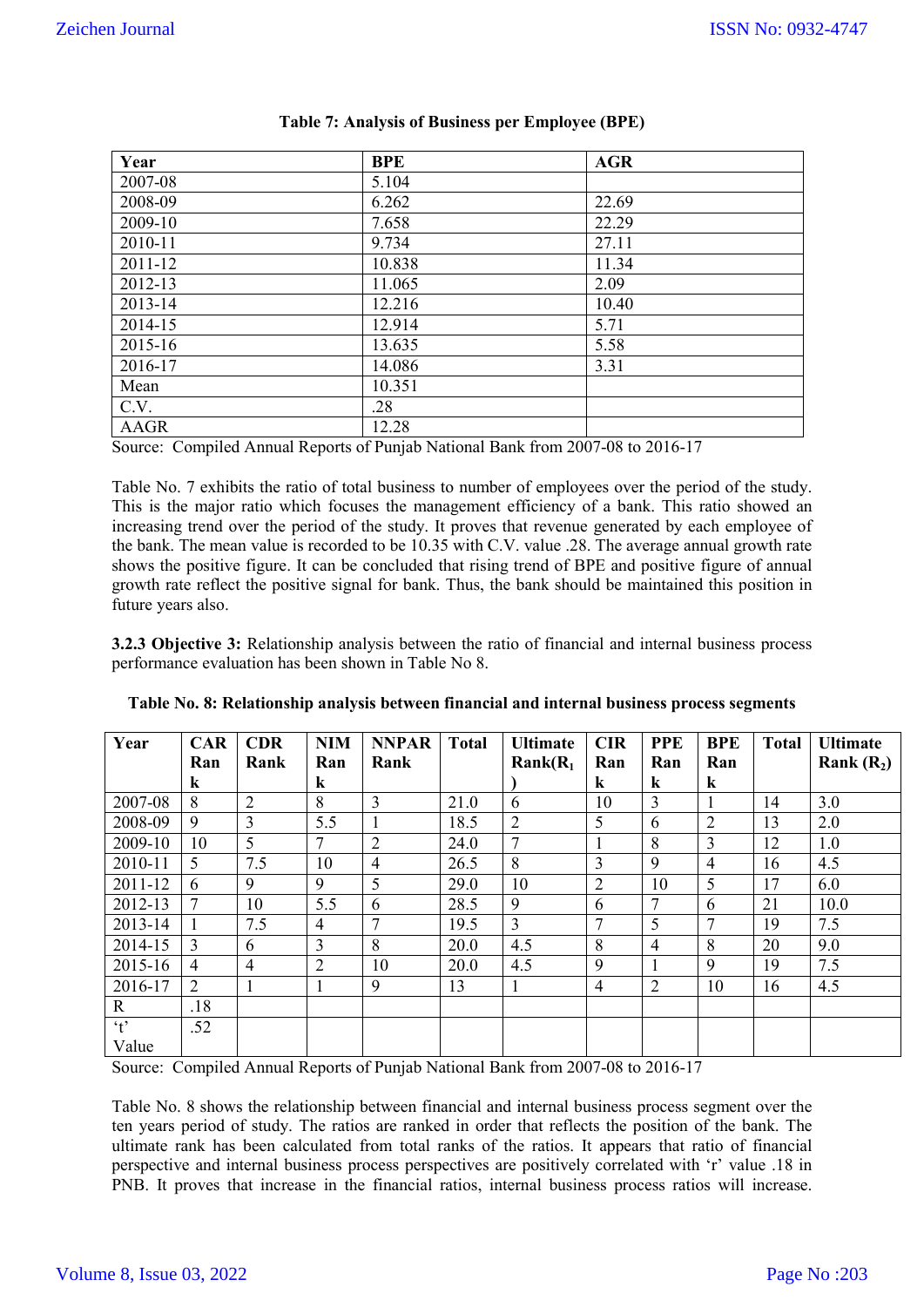The't' value .52 means correlation co-efficient is insignificant. It can be concluded that positive correlation between financial ratios and internal business process ratios point out the appropriate signal for the bank.

### **4 Findings and Suggestions**

### **4.1 Capital Adequacy Ratio (CAR)**

The means value of capital adequacy ratio is recorded to be 12.66 percent with c.v. value .07. The ideal capital adequacy ratio as prescribed in BASEL-III norms is 10.5 percent. It proves that capital adequacy ratio is quite satisfactory. The bank should maintain this level and further try to enhance its capital adequacy ratio. This ratio witnesses the bank's ability to defend itself from risk against loss, both are expected and unforeseen.

### **4.2 Credit deposits Ratio (CDR)**

The mean value of credit deposits ratio is found to be 74.93 percent with c.v. value .15. The average annual growth rate shows the negative figure i.e. -.62. It means that assets of the bank (advances) utilized effectively and bank should try to invest in fruitful securities that generate more returns. Thus, the higher ratio i.e. 74.93 percent reflects the positive signal for the bank and the lower ratio is an alarming call upon the bank profitability.

#### **4.3 Net Interest Margin Ratio (NIM)**

The mean value was observed to be 3.35 percent with c.v. value .80. The average annual growth rate shows the negative figure, which proves that net interest generated out of interest earning assets of the bank is comparatively low to the bank rate. The bank should maintain at least the bank rate and try to enhance its position to this level i.e. bank rate.

#### **4.4 Net Non- Performing Assets Ratio (NNPAR)**

The mean value was reported to be 2.94 percent with c.v. value .98. The c.v. value .98 proves sharp fluctuation in the growth of NNPAR. The positive average annual growth rate and rising trend reflect the negative signal for the growing Indian economy. The bank should manage their non-performing assets, more efficiently and effectively. Therefore, a careful step is needed while distributing the loans and improve in the recovery mechanism.

#### **4.5 Cost to Income Ratio (CIR)**

The mean value was noticed to be 43.27 percent with c.v. value .06. The average annual growth rate showed a negative figure. The lower ratio is better. It reflects efficiency measure similar to operating margin. It means bank is able to turn resources into revenue at low cost. Thus, this position should be improved by the bank.

#### **4.6 Profit Per Employee Ratio (PPE)**

The mean value was happened to be .0447 with c.v. value .81. The average annual growth rate shows the negative figure which proves low profit per employee. Therefore, bank should increase the proportion of skilled employees with set business target to increase profit per employee.

### **4.7 Business Per Employee Ratio (BPE)**

The mean value is recorded to be 10.35 with C.V. value .28. The average annual growth rate showed positive figures. This ratio witnessed an increasing trend over the period of the study. It reflects the good signal for the bank. Thus, the bank should maintain this trend in future years also.

#### **4.8 Correlation Analysis**

It appears that the ratios of financial and internal business process are positively correlated over the period of the study. It proves that increase in the financial ratios, internal business process ratios will increase. The't' value .52 means correlation coefficient is insignificant at 95 percent level of confidence.